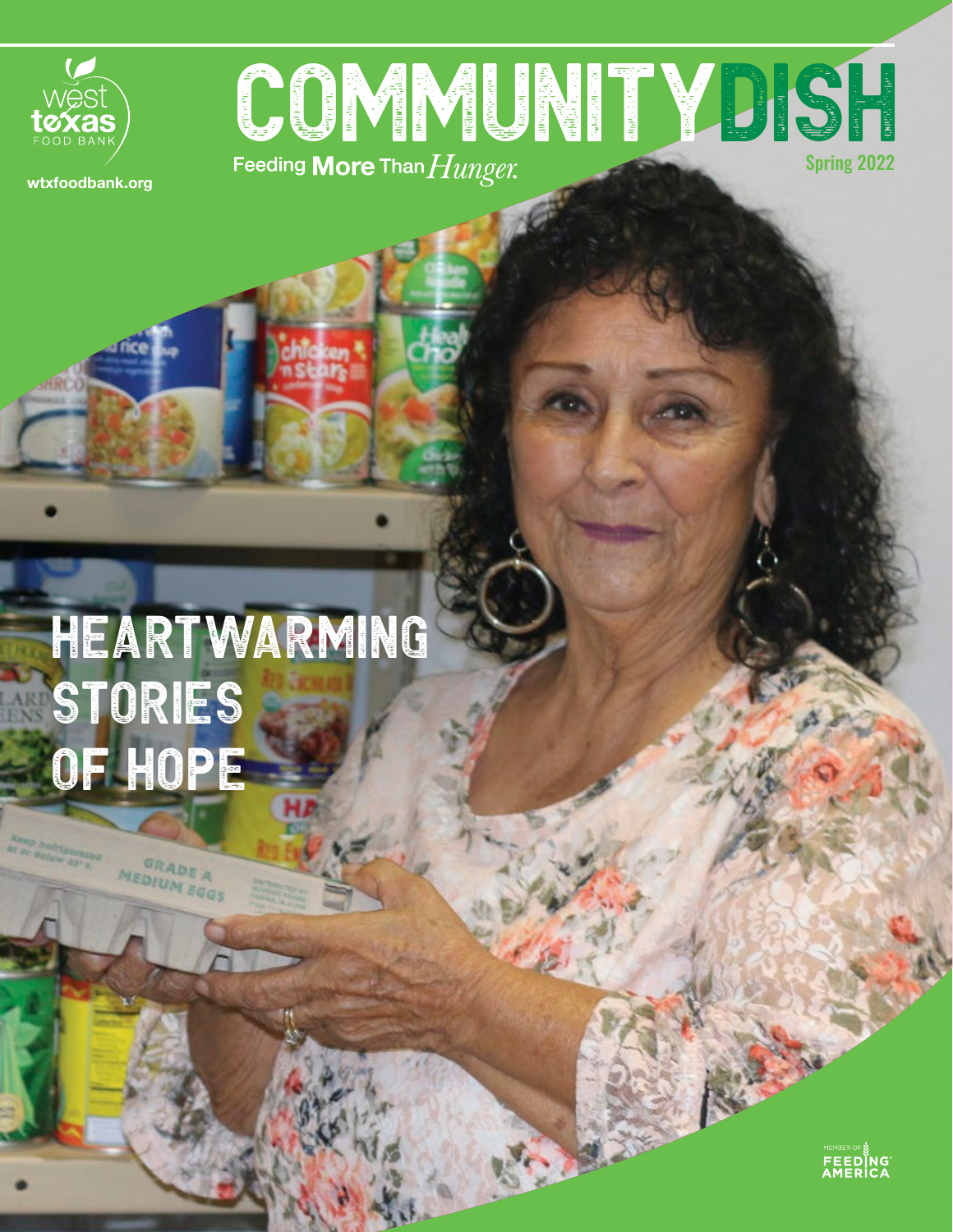# Dear Friend,



Kenny Copeland is originally from Wichita Falls, Texas, but he moved to Odessa with his wife, children, and grandchildren as a grocery store manager many years ago. Kenny believes that his mission in life is to serve people and build others up. Volunteering at the West Texas Food Bank is a way for him to do that.

As many as 20 team members from the United and Market Street family volunteer with the [West Texas Food Bank](https://wtxfoodbank.volunteerhub.com/?format=1&filter={}) on a weekly basis, which enhances the strong ties between Kenny's store, Market Street in Odessa, and the Food Bank.

 "We look forward to it each week," he shares. "We turn on music while filling boxes and there's a lot of laughing and learning."

Kenny is proud to be part of the Food Bank's huge impact in people's lives. His greatest takeaway from volunteering –

### Feeding More Than Hunger.

Dolly has always been extremely resourceful. Before retiring in Odessa, she worked tons of odd jobs, including cleaning houses and working in the oil field. But most recently, this resourcefulness has been used to figure out where and how she can save money whenever possible.

She lost her husband, Jesus, in 2019. Now, Dolly is left paying off medical expenses (knee and hip replacements), her car, and whatever emergency bills pop up month to month on her limited fixed income.

Thankfully, your support provides food for neighbors on extremely tight budgets. Dolly gets help specifically from [Catholic Charities](https://ccodessa.com/), a partner agency of the West Texas Food Bank. There, Dolly picks up nourishing food that lasts a good while, and she cooks everything herself to make each meal stretch as far as possible.

"I enjoy everything," she says about the food she receives. "Nothing goes to waste."

## Kenny's Partnership Remains as Strong as Ever

**Treasurer** Maryann Martin, Community Advocate Chief Executive Officer Libby Campbell, West Texas Food Bank

Lewis Busbee, Private Counseling Judge Eleazar Cano, Brewster County Judge Gary Carlisle, Occidental Arturo Carrasco, Chevron Corporation Amanda Day, Pioneer Natural Resources Chloe Desjardins, ConocoPhillips Stacy Grosse, PopSpot Tatum Guinn, NewsWest 9 Krysta Hadlock, Frost Bank Randy Ham, Odessa Arts Ricky Holman, Market Street Melanie Hollmann, Atkins, Hollmann, Jones, Peacock, Lewis & Lyon, Inc. Toby Latham, American Momentum Bank RJ Lopez, Parkhill Mark Lowe, Prosperity Bank Adam Munoz, ProPetro Marshall Roberts, Alpha Permian LP Melanie Saiz, Centers for Children and Families Bernie Spears, Odessa Housing Authority Justin Waldrop, Red Pixel Marketing Leah Williams, LC Public Relations

The West Texas Food Bank is sincerely grateful for your incredible generosity that is helping our neighbors during these difficult times. Thank you for truly caring about the health of our community.

Dolly expresses her gratitude, saying, "Thank you for helping ... Without this help, people would go hungry."

**Odessa** P. O. Box 4373 Odessa, TX 79761 P 432.580.6333 F 432.580.0807

**Midland** 1601 Westcliff Dr. Midland, TX 79703 P 432.697.4003 F 432.697.4002

#### **wtxfoodbank.org**



## Thank You for Helping Seniors on Tight Budgets

Thank you for making this past holiday season such an incredible success. Because of you, countless West Texans who would have otherwise gone hungry had plenty of nourishing food to eat and share with loved ones.

However, a new year brings new challenges. As even more COVID-19 variants emerge, we have to be ready for anything.

Right now, our focus is on seniors. Seniors living on a fixed income are the most vulnerable at this time of year –the higher cost of heating and electricity in the wintertime means older adults risk missing meals just to pay utility bills. And with other costs of living increasing so dramatically right now, many don't know how to keep up.

In the face of historic inflation, the [West Texas Food Bank](https://wtxfoodbank.org)  remains as critical as ever. I know I can rely on partnerships from friends like you to ensure the health and well-being of our community today and long into the future.

Thank you for fighting hunger with the West Texas Food Bank. I look forward to seeing what we accomplish together this year.

Warmly,

Clampb

Libby Campbell Chief Executive Officer

*BOARD OF DIRECTORS:* **OFFICERS: President** Courtney Wardlaw, XTO Energy Inc. Vice President

Eric Whitaker, Complex Community Credit Union **Secretary** Marc Kondrup, Shared Spaces

Past President Alex Hester, SM Energy

#### **DIRECTORS:**

"You see the faces when you volunteer... You knew the statistics before, but now you see a mother with five children in the car and you know they're looking forward to this food."

Thank you for being a real cornerstone of our West Texas community, Kenny! And thank you to everyone who's as eager to make a difference **PARTAH STRONBER** for our neighbors facing hunger as he is.



*Kenny makes a big difference in our West Texas community.*